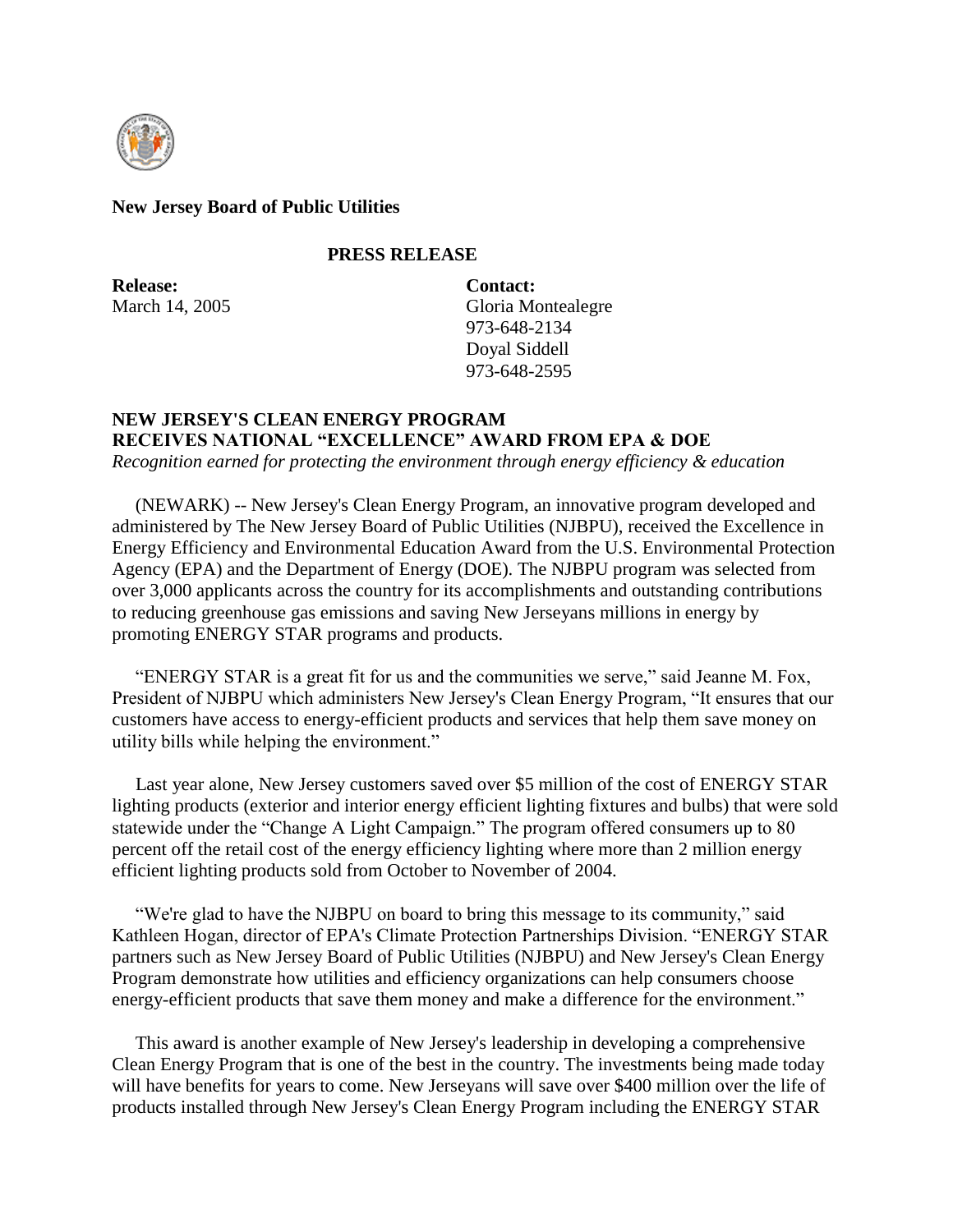homes, Residential Home Heating and Cooling Programs and the Customer-On-Site Renewable Energy rebates programs.

 NJBPU will be recognized for its accomplishments and Michael Winka, Director of the Office of Clean Energy will receive the *Excellence in Energy Efficiency and Environmental Education Award* at an awards ceremony in Washington, D.C. on March 15, 2005.

###

## *About the New Jersey Board of Public Utilities (NJBPU):*

The New Jersey Board of Public Utilities is a state agency and regulatory authority mandated to ensure safe, adequate, and proper utility services at reasonable rates for New Jersey customers. Critical services regulated by the NJBPU include natural gas, electricity, water, wastewater, telecommunications and cable television. The Board has general oversight responsibility for monitoring utility service, responding to consumer complaints, and investigating utility accidents. To find out more about the NJBPU, visit our web site at [www.bpu.state.nj.us](http://www.bpu.state.nj.us/)

### *About the New Jersey Clean Energy Program:*

Clean Energy Program, established on January 22, 2003 in accordance with the Electric Discount and Energy Competition Act (EDECA), provides financial and other incentives to the State's residential customers, businesses and schools that install high-efficiency or renewable energy technologies, thereby reducing energy usage, lowering customers' energy bills and reducing environmental impacts. The program is authorized and overseen by the New Jersey Board of Public Utilities (BPU). For additional information visit [www.njcleanenergy.com.](http://www.njcleanenergy.com/)

## *About ENERGY STAR:*

ENERGY STAR was introduced by the U.S. Environmental Protection Agency in 1992 as a voluntary market-based partnership to reduce air pollution through increased energy efficiency. Today, with assistance from the Department of Energy, the ENERGY STAR program offers businesses and consumers energy-efficient solutions to save energy, money and help protect the environment for future generations. More than 7,000 organizations have become ENERGY STAR partners and are committed to improving the energy efficiency of products, homes and businesses. For more information about ENERGY STAR, visit [www.energystar.gov](http://www.energystar.gov/) or call toll-